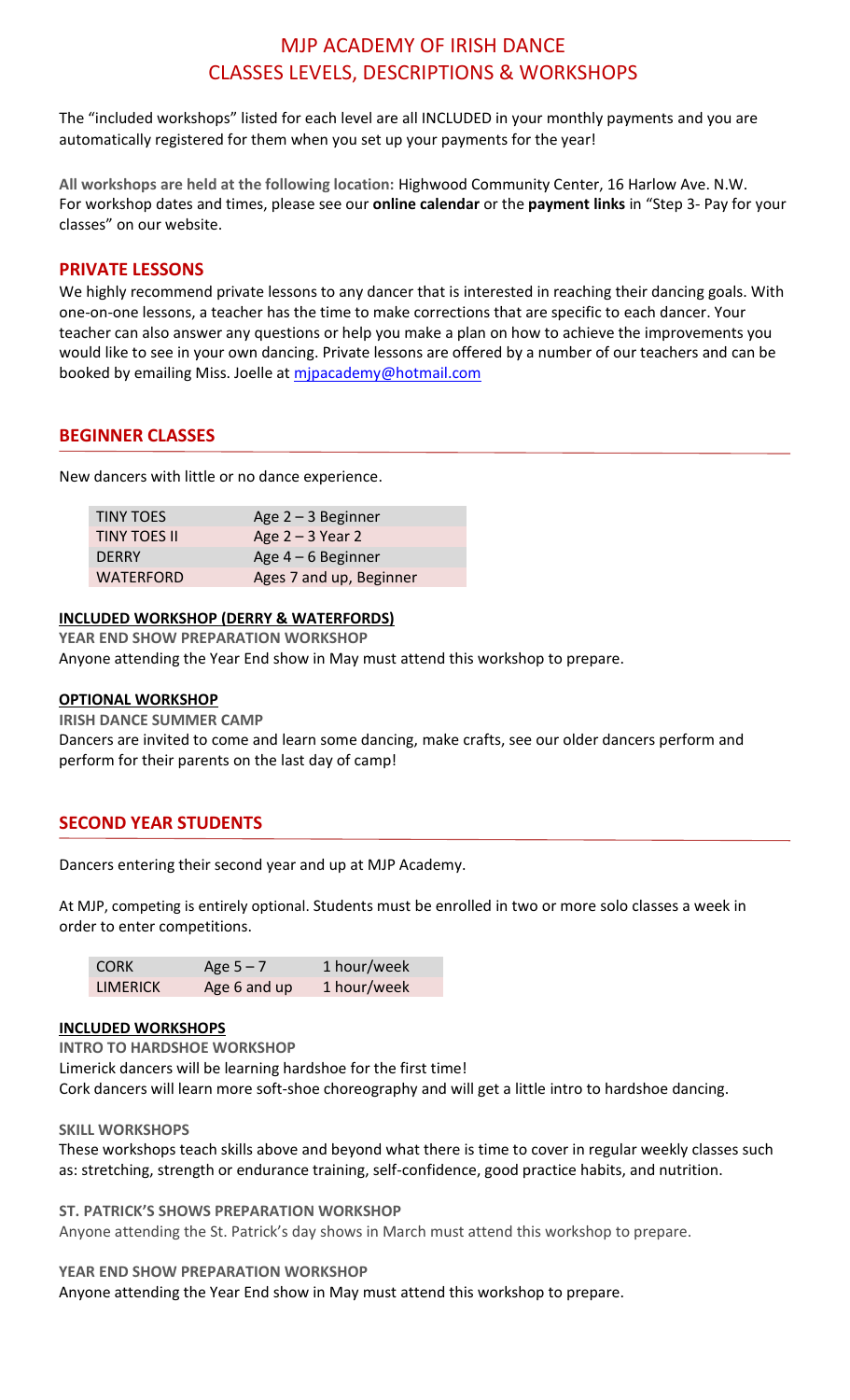## **ADULT CLASSES**

These classes are for complete beginners or for people that danced as a child and want to dance again. Anyone 18 years of age and up can join our adult classes.

Some of our Adult dancers like to take their dancing a little more seriously and dance in competitions. If you decide to compete, you must in enroll in two or more solo classes a week to properly prepare.

## **INCLUDED WORKSHOPS**

## **SKILL WORKSHOPS**

These workshops teach skills above and beyond what there is time to cover in regular weekly classes such as: stretching, strength or endurance training, self-confidence, good practice habits, and nutrition.

#### **YEAR END SHOW PREPARATION WORKSHOP**

Anyone attending the Year End show in May must attend this workshop to prepare. 1.5 hours for all younger dancers.

#### **OPTIONAL WORKSHOP**

**3 HOUR WORKSHOPS**  If you know your slow speed dances, register for the 3 HOUR WORKSHOPS here. [https://MJPsignup.as.me/?appointmentType=23737367](https://mjpsignup.as.me/?appointmentType=23737367)

These workshops are to provide extra class time to our championship dancers before competitions.

## **INTERMEDIATE DANCERS**

Dancers in their third year of dance and up that have not yet reached Championship level in competition.

| <b>DUBLIN</b> | Approx. age 8 & up                      | 2 hours/week |
|---------------|-----------------------------------------|--------------|
| <b>GALWAY</b> | Novice/Prizewinner level in competition | 3 hours/week |

#### **INCLUDED WORKSHOPS**

#### **MANDATORY SUMMER WORKSHOP**

Dancers learn new choreography and work on existing steps to prepare for competitions following summer break. 1.5 hours per day per dancer. Detailed schedule and dancer groups are sent through email.

#### **SKILL WORKSHOPS**

These workshops teach skills above and beyond what there is time to cover in regular weekly classes such as: stretching, strength or endurance training, self-confidence, good practice habits, and nutrition.

**ST. PATRICK'S SHOWS PREPARATION WORKSHOP** 

Anyone attending the St. Patrick's day shows in March must attend this workshop to prepare.

**YEAR END SHOW PREPARATION WORKSHOP**  Anyone attending the Year End show in May must attend this workshop to prepare.

## **OPTIONAL WORKSHOP**

**3 HOUR WORKSHOPS**  If you know your slow speed dances, register for the 3 HOUR WORKSHOPS here. [https://MJPsignup.as.me/?appointmentType=23737367](https://mjpsignup.as.me/?appointmentType=23737367)

These workshops are to provide extra class time to our championship dancers before competitions.

## **CHAMPIONSHIP DANCERS**

Preliminary and Open Championship level dancers.

#### ATHLONE Unlimited hours per week

#### **INCLUDED WORKSHOPS**

**MANDATORY SUMMER WORKSHOP** 

Dancers learn new choreography and work on existing steps to prepare for competitions following summer break. 1.5 hours per day per dancer. Detailed schedule and dancer groups are sent through email.